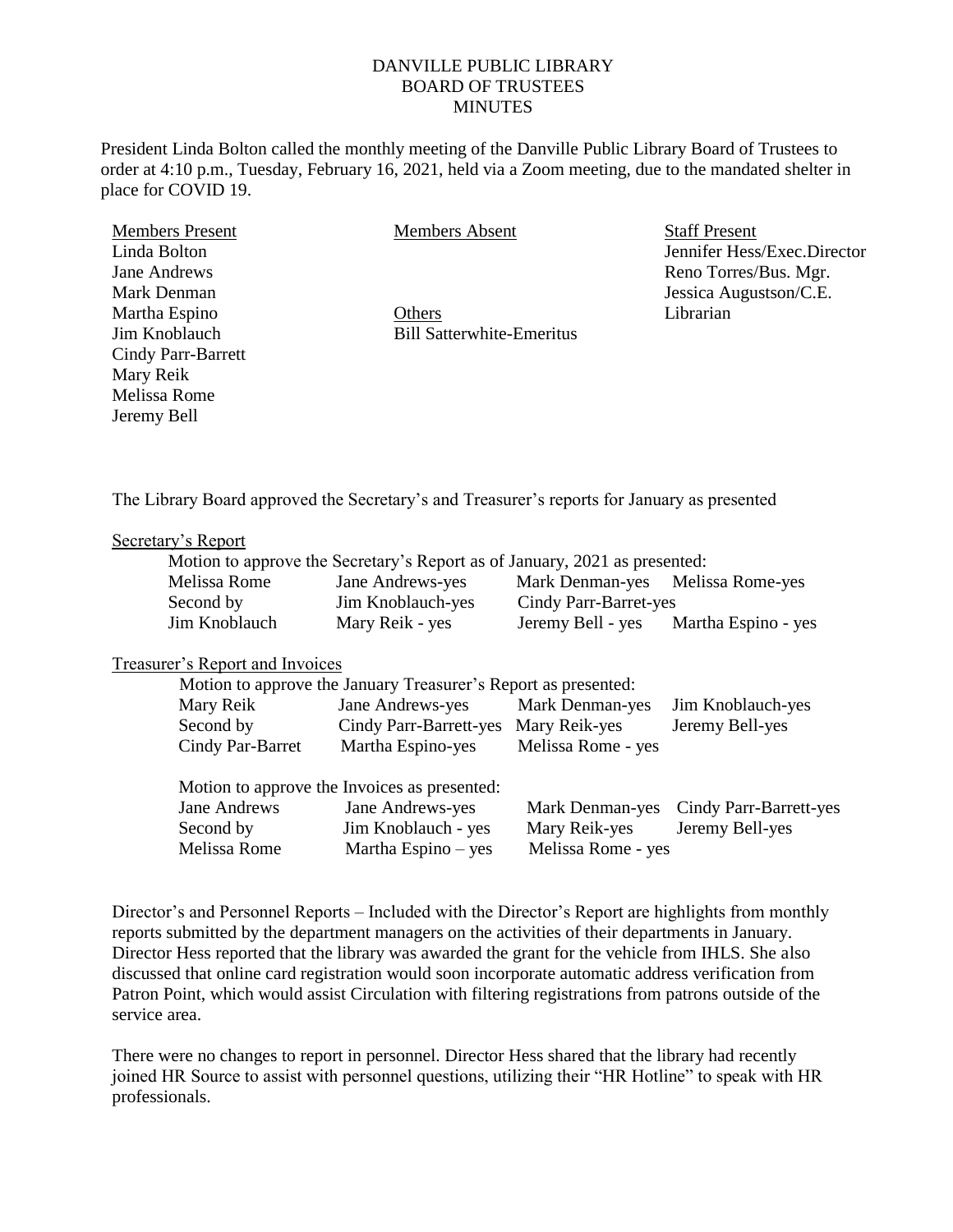Page 2 February 16, 2021 Board Minutes

### Committee Reports

Finance Committee – Committee Chair Jim Knoblauch reported that the Finance Committee met immediately before the board meeting. The Finance Committee had four action items to present, which were approved:

That the Danville Public Library Board approve grant requests to the Danville Library Foundation in the amount of approximately \$509,450.34 for the fiscal year beginning May 1, 2021.

| Motion to approve as presented: |                       |                    |                                        |  |  |
|---------------------------------|-----------------------|--------------------|----------------------------------------|--|--|
| Mary Reik                       | Jane Andrews-yes      |                    | Mark Denman-yes Cindy Parr-Barrett-yes |  |  |
| Second by                       | Jim Knoblauch - yes   | Mary Reik-yes      | Jeremy Bell-yes                        |  |  |
| Mark Denman                     | Martha Espino $-$ yes | Melissa Rome - yes |                                        |  |  |

That the Danville Public Library Board approve paying off the remaining Early Retirement Incentive (ERI) balance in the amount of \$16,025.38 by borrowing \$8,014.54 from the General Fund.

| Motion to approve as presented: |                       |                    |                                        |  |
|---------------------------------|-----------------------|--------------------|----------------------------------------|--|
| Melissa Rome                    | Jane Andrews-yes      |                    | Mark Denman-yes Cindy Parr-Barrett-yes |  |
| Second by                       | Jim Knoblauch - yes   | Mary Reik-yes      | Jeremy Bell-yes                        |  |
| Martha Espino                   | Martha Espino $-$ yes | Melissa Rome - yes |                                        |  |

That the Danville Public Library Board approve the purchase of vinyl plank flooring for the second floor conference room, using funds set aside for meeting room equipment and maintenance in the building fund.

| Motion to approve as presented: |                       |                    |                                        |  |
|---------------------------------|-----------------------|--------------------|----------------------------------------|--|
| Melissa Rome                    | Jane Andrews-yes      |                    | Mark Denman-yes Cindy Parr-Barrett-yes |  |
| Second by                       | Jim Knoblauch - yes   | Mary Reik-yes      | Jeremy Bell-yes                        |  |
| Cindy Parr-Barrett              | Martha Espino $-$ yes | Melissa Rome - yes |                                        |  |

That the Danville Public Library Board approve the purchase of a new register for the reference desk using maintenance of equipment line item.

|              | Motion to approve as presented: |                       |                                        |                 |  |
|--------------|---------------------------------|-----------------------|----------------------------------------|-----------------|--|
| Mark Denman  |                                 | Jane Andrews-yes      | Mark Denman-yes Cindy Parr-Barrett-yes |                 |  |
| Second by    |                                 | Jim Knoblauch - yes   | Mary Reik-yes                          | Jeremy Bell-yes |  |
| Jane Andrews |                                 | Martha Espino $-$ yes | Melissa Rome - yes                     |                 |  |

The Finance Committee's next meeting will be held on Tuesday, March 16, 2021, at 3:45 p.m. Phase 4: Online; Phase 5: Second Floor Conference Room

Policy Committee – Committee Chair Cindy Parr-Barret reported that Policy Committee had no action items to present. The Policy Committee's next meeting will be held on Tuesday, March 9, 2021 at 4:15 p.m. Phase 4: Online; Phase 5: Second Floor Conference Room

Building Committee – Committee Chair Jim Knoblach reported that the Building Committee had no action items to present, but did have information to share. Director Hess updated the board on more